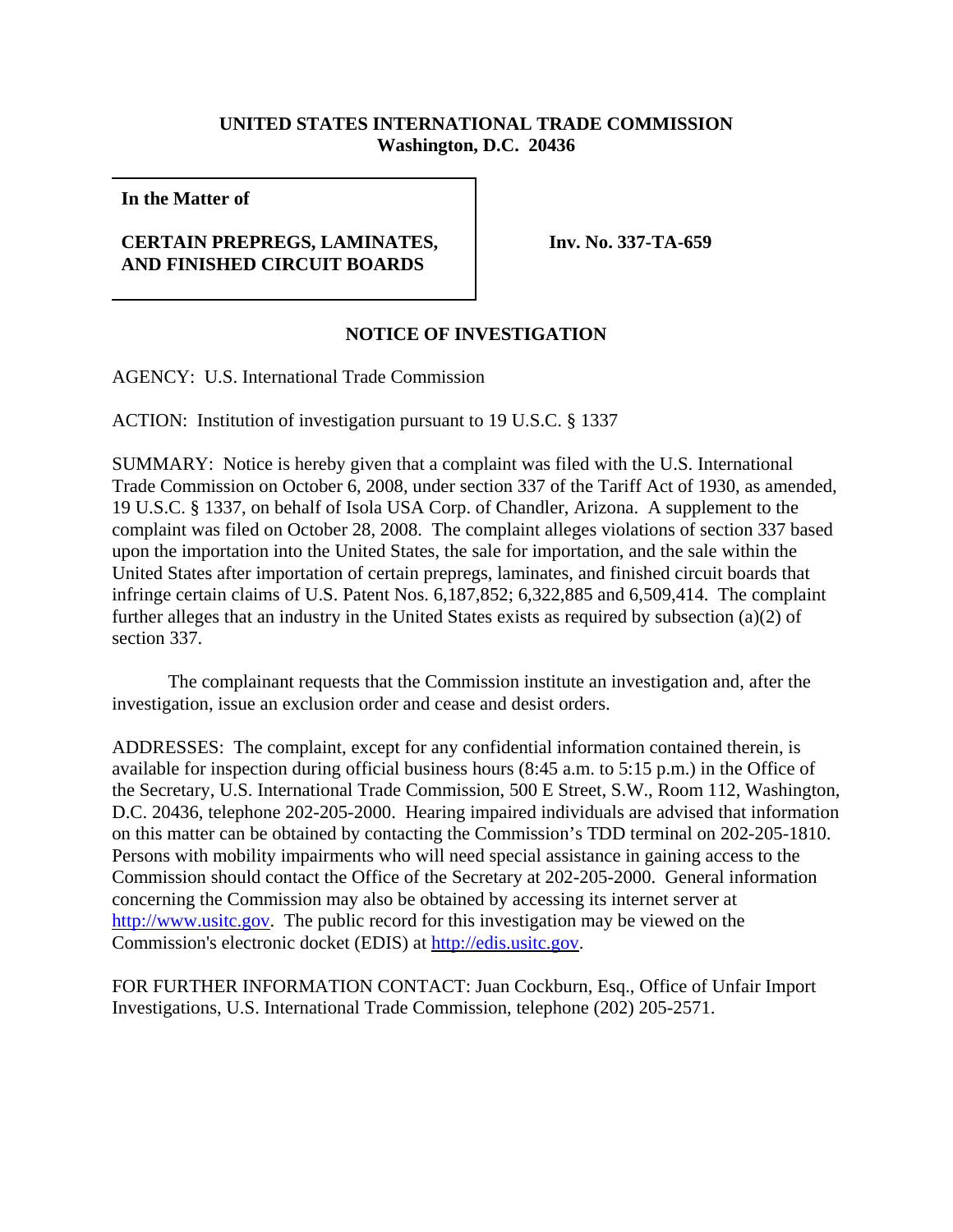AUTHORITY: The authority for institution of this investigation is contained in section 337 of the Tariff Act of 1930, as amended, and in section 210.10 of the Commission's Rules of Practice and Procedure, 19 C.F.R. § 210.10 (2008).

SCOPE OF INVESTIGATION: Having considered the complaint, the U.S. International Trade Commission, on November 5, 2008, ORDERED THAT –

(1) Pursuant to subsection (b) of section 337 of the Tariff Act of 1930, as amended, an investigation be instituted to determine whether there is a violation of subsection  $(a)(1)(B)$  of section 337 in the importation into the United States, the sale for importation, or the sale within the United States after importation of certain prepregs, laminates, or finished circuit boards that infringe one or more of claims 1-3, 5 and 8 of U.S. Patent No. 6,187,852; claims 1, 2, 4 and 7-9 of U.S. Patent No. 6,322,885; and claims 1 and 5-7 of U.S. Patent No. 6,509,414, and whether an industry in the United States exists as required by subsection (a)(2) of section 337;

(2) For the purpose of the investigation so instituted, the following are hereby named as parties upon which this notice of investigation shall be served:

(a) The complainant is  $-$ 

Isola USA Corp. 3100 W. Ray Road Chandler, Arizona 85224

(b) The respondents are the following entities alleged to be in violation of section 337, and are the parties upon which the complaint is to be served:

> VENTEC Electronics (Suzhou) Co., Ltd. 168 Xiang Yang Road Suzhou New District Jiangsu 215009 China

VENTEC Electronics (HK) Co., Ltd. Unit 311, 3/F, Block 2 Nan Fung Industrial City 18 Tin Hua Road Tuen Mun, New Territories Hong Kong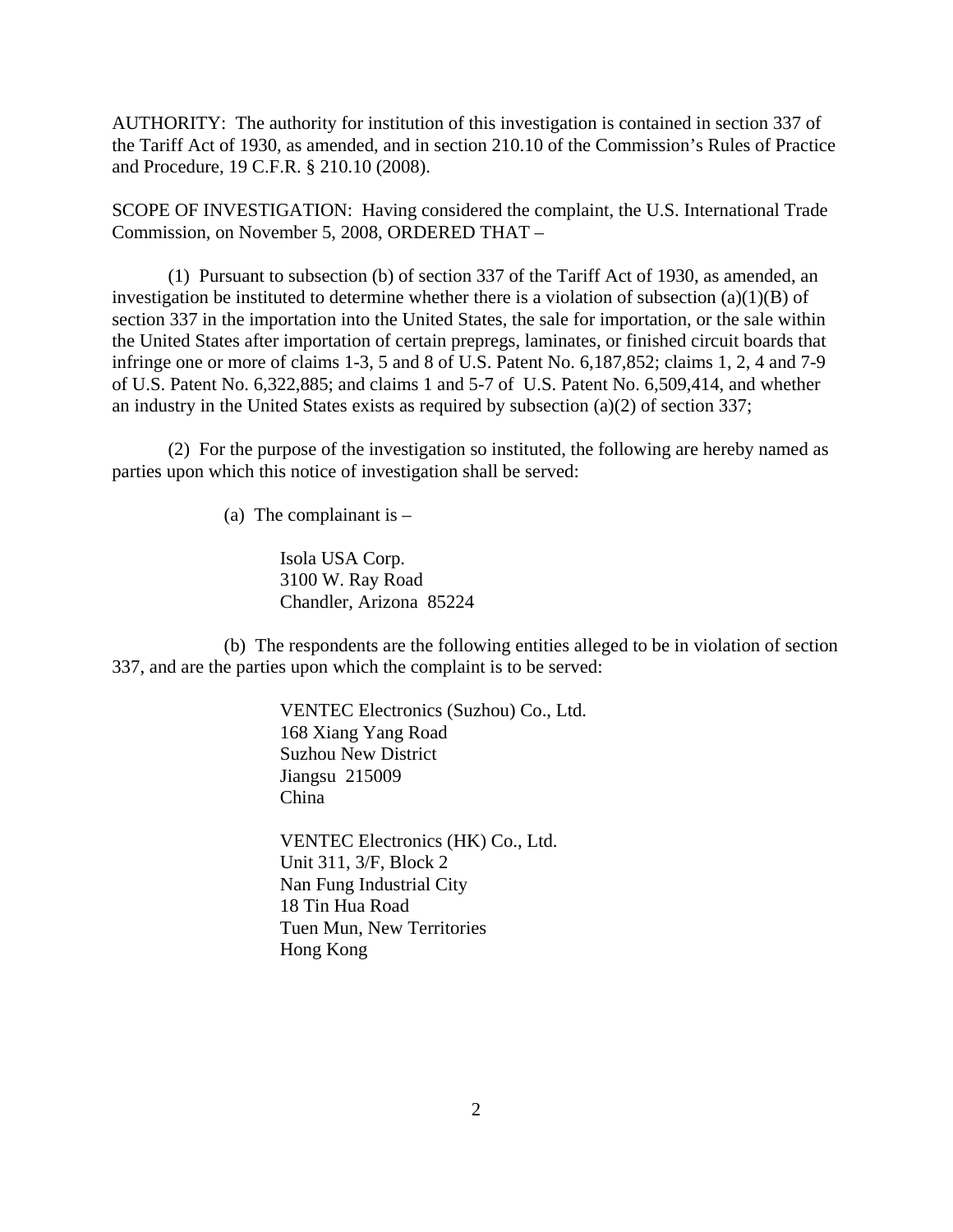VGL USA LLC 311 South Highland, Unit B Fullerton, California 92832

Taiwan Union Technology Corp. 803 Po Ai Street Chupei City Hsinchu 302 Taiwan

ITEQ Corporation 22, Kung Yeh 1<sup>st</sup> Road Ping Cheng Industrial Zone Ping Cheng Toayuan Taiwan

Guangdong Shengyi Sci. Tech Co., Ltd, No. 5 Western Industry Road North Industry District Songshan Lake SCI. & Tech. Industry Park, Dongguan City Guangdong 523039 China

Sanmina-SCI Corporation 2700 North First Street San Jose, California 95314

(c) The Commission investigative attorney, party to this investigation, is Juan Cockburn, Esq., Office of Unfair Import Investigations, U.S. International Trade Commission, 500 E Street, S.W., Room 401, Washington, D.C. 20436; and

(3) For the investigation so instituted, Paul J. Luckern, Chief Administrative Law Judge, U.S. International Trade Commission, shall designate the presiding Administrative Law Judge.

Responses to the complaint and the notice of investigation must be submitted by the named respondents in accordance with section 210.13 of the Commission's Rules of Practice and Procedure, 19 C.F.R. § 210.13. Pursuant to 19 C.F.R. §§ 201.16(d) and 210.13(a), such responses will be considered by the Commission if received not later than 20 days after the date of service by the Commission of the complaint and the notice of investigation. Extensions of time for submitting responses to the complaint and the notice of investigation will not be granted unless good cause therefor is shown.